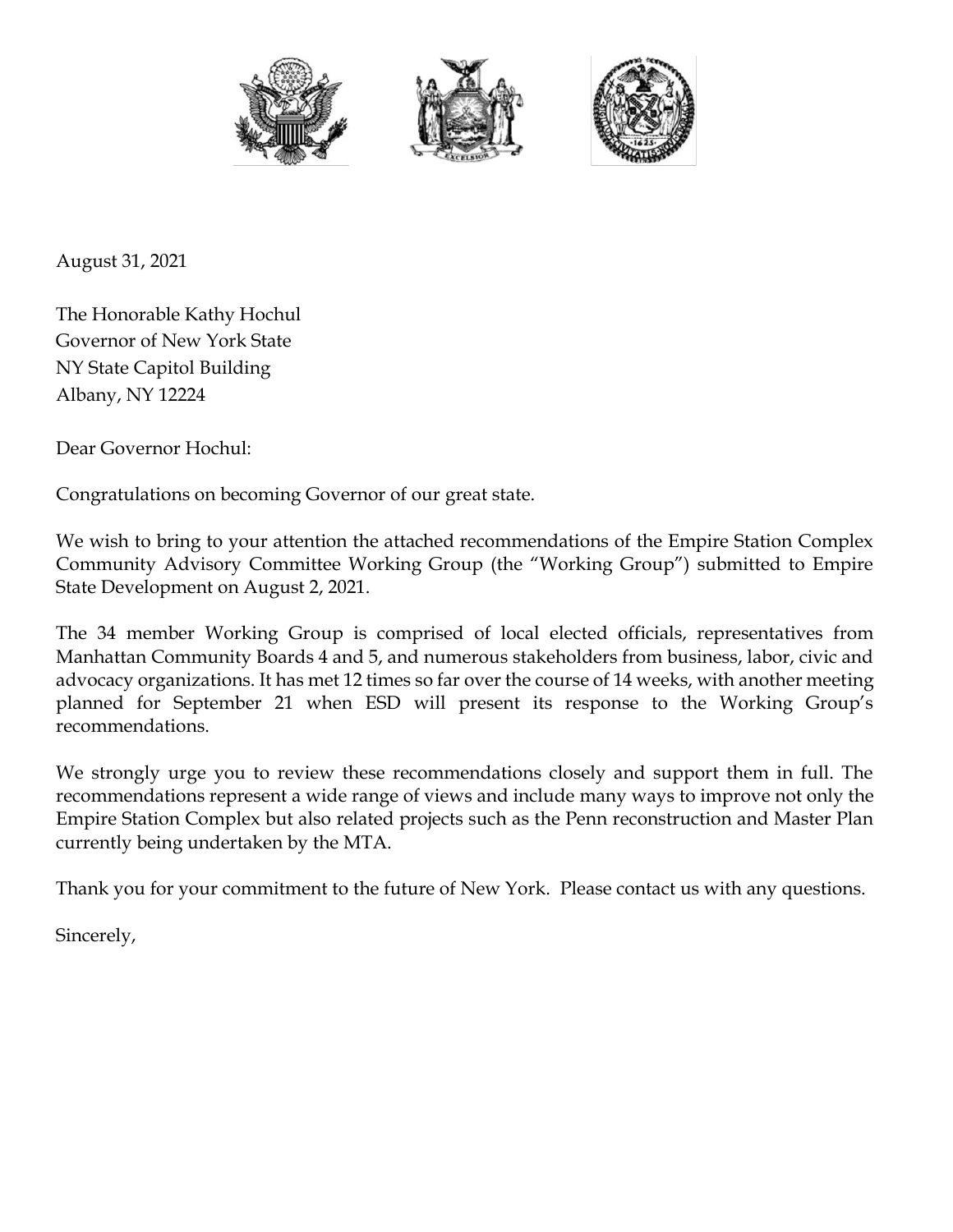





Jenoth Nadler

Brad Hoyeman

Brad Hoylman **Robert Jackson** Richard N. Gottfried

Carolyn B. Malong

Jerrold L. Nadler Carolyn B. Maloney Gale A. Brewer 10<sup>th</sup> Congressional District 12<sup>th</sup> Congressional District

Jal a. Brewer

Member of Congress Member of Congress Manhattan Borough President

State Senator State Senator State Assembly Member 27<sup>th</sup> Senate District 31<sup>st</sup> Senate District 75<sup>th</sup> Assembly District

Corey Johnson Speaker of the City Council 3rd City Council District

**Attachment**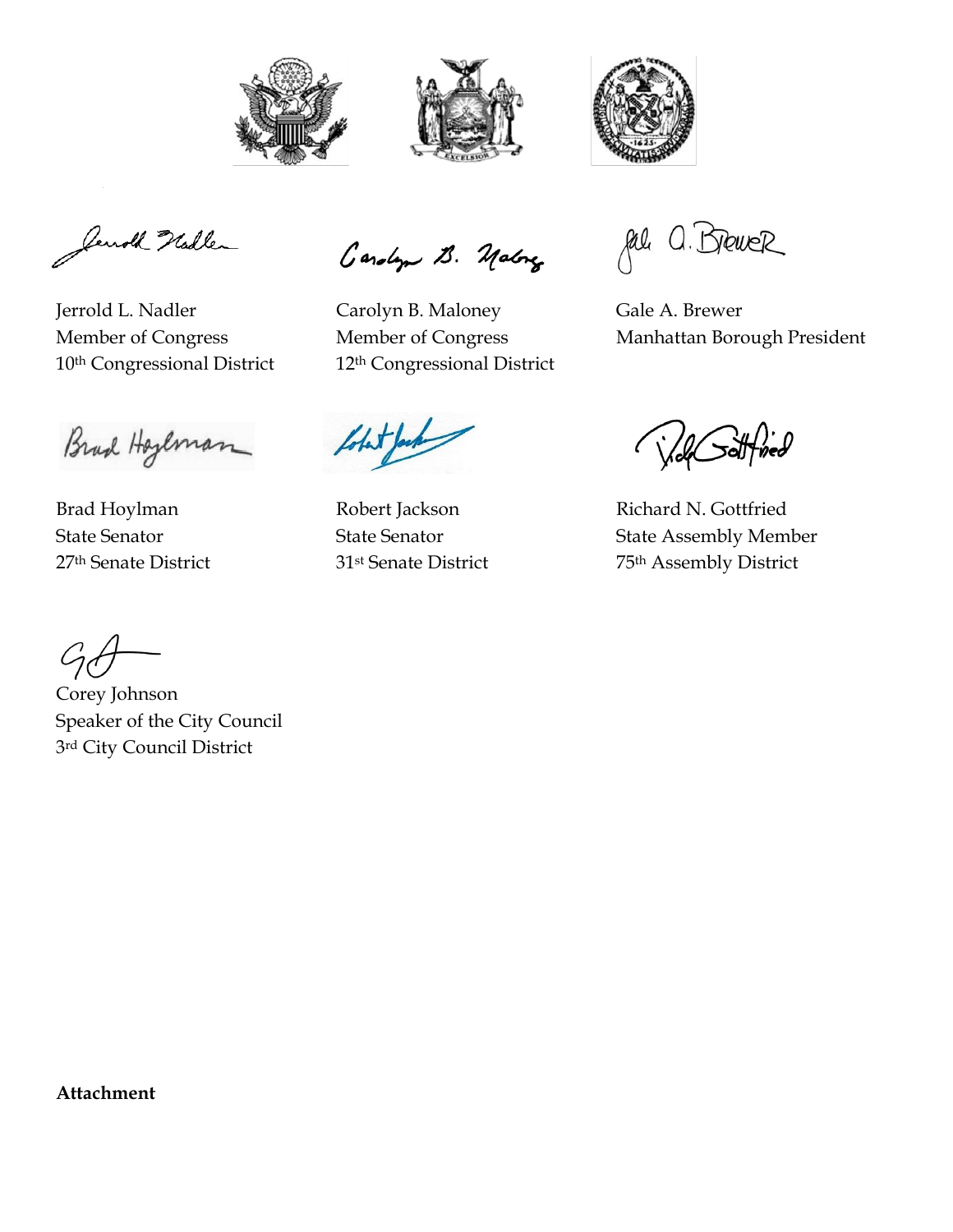August 2, 2021

To:

| Patrick J. Foye                 | Janno Lieber                          |
|---------------------------------|---------------------------------------|
| Interim President               | Acting CEO                            |
| <b>Empire State Development</b> | Metropolitan Transportation Authority |
|                                 |                                       |
| Stephen Gardner                 | Kevin S. Corbett                      |
| President                       | President                             |
| Amtrak                          | New Jersey Transit                    |
|                                 |                                       |

From: Working Group of the Community Advisory Committee on the Penn District

Re: Joint Feedback on Penn Expansion, Gateway, & General Project Plan for the Penn District

### **INTRODUCTION**

The purpose of this document is to offer feedback to the relevant agencies involved in the planning for Penn Station, the Empire Station Complex, and the neighborhood around it. The members of the CACWG do not agree on every line item, and individuals have varying views on elements of this common document. These recommendations may evolve as more information becomes available.

We hope the recommendations that follow are read as a strategy to ensure that the station and the Penn District reach their full potential as described by Governor Cuomo's administration as "an integrated public transportation complex that would revitalize New York's Pennsylvania Station area and give New York City the world-class intercity transportation hub it deserves," as a dynamic commercial district, with an increasing residential presence, and a *place* New Yorkers, *including* homeless New Yorkers, commuters, tourists, office workers, all share and have a stake in. The Moynihan Train Hall is an undeniable success as the first step in achieving this broad vision.

Rebuilding Penn station and expanding it, is not just a "large scale development project" or a large rail project. After the disastrous demolition of the original station, the project must help repair the city's prior mistakes. Because of the significance of what is being discussed the public and the practitioners should have an opportunity to engage with the project.

A project of this scale raises many unique challenges which need to considered including:

#### Implementation of a Multi-Decade Project

What is needed in the GPP and the broader set of projects in the district is a more enlightened, sustainable, coordinated, and long term vision approach with key principles and a framework within which the vision can be achieved.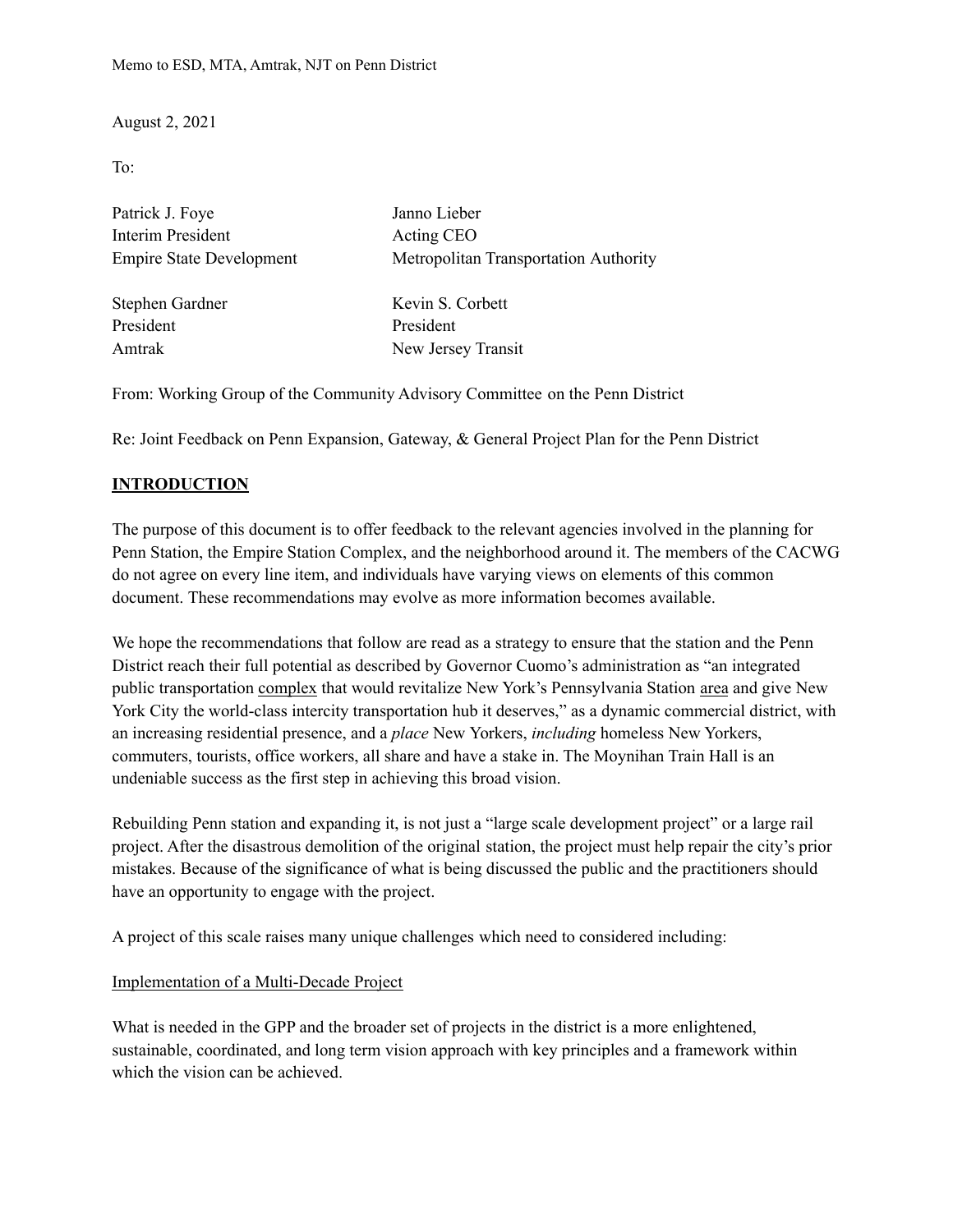To coordinate the multiple projects within this broad initiative, it is essential to establish a multi-party entity responsible for long-term overall coordination among the State, the City, the MTA, Amtrak, the commuter railroads, the transit agencies, property owners, developers, community boards, and the public.

Climate change adaptation strategies must be at the forefront of this project.

### The Importance of the Public Realm (exterior and interior, interconnected, inclusive, dynamic)

The public realm creates the essential, shared experiences that make this a place of welcoming and inclusive spaces, indoors and out, above grade and below. It must include not only the streets and sidewalks but also the train station halls and entrances, the connecting passages, the subways, buses, and ground floor activities on both public and private investment sites. The State and the City must work together on this, engaging community and sharing responsibilities for idea exchange. *A highly coordinated plan for a continuous public realm is essential to the success of the station district.*

# Expansion of Station Capacity, Now and in the Future

Within the station envelope, two strategies are important to increasing passenger and train capacity: the number of tracks and platforms, and the widening of platforms to reduce dwell times of trains in the station. The expansion of Penn Station to the south is important to expanding track and platform capacity in a way that also opens the future possibility for additional through-running services. It also creates the potential to reconfigure the existing Penn Station platforms to reduce dwell times and better support through-running services.

First phase projects must be designed and constructed to keep all doors open for future through-running operations and the NEPA should include a robust examination of alternatives.

# The Framework for Development Sites

Repetitive, generic building forms are not what the Penn District needs. The framework should include welcoming train halls at grade for both Penn Station and the Penn Station Expansion with a shared design vocabulary and intuitive wayfinding. The stations and the public realm should be the stars of the district, with the buildings in supportive roles.

### Identifying the Champions

Finally, the agencies should treat the stakeholders that have been assembled as potential champions who will help advance a successful project over years if not decades is going to be critical to the project success.

The more specific recommendations that follow build upon work that has already been done to advance and solidify a vision for the district and provide a framework for better and on-going coordination.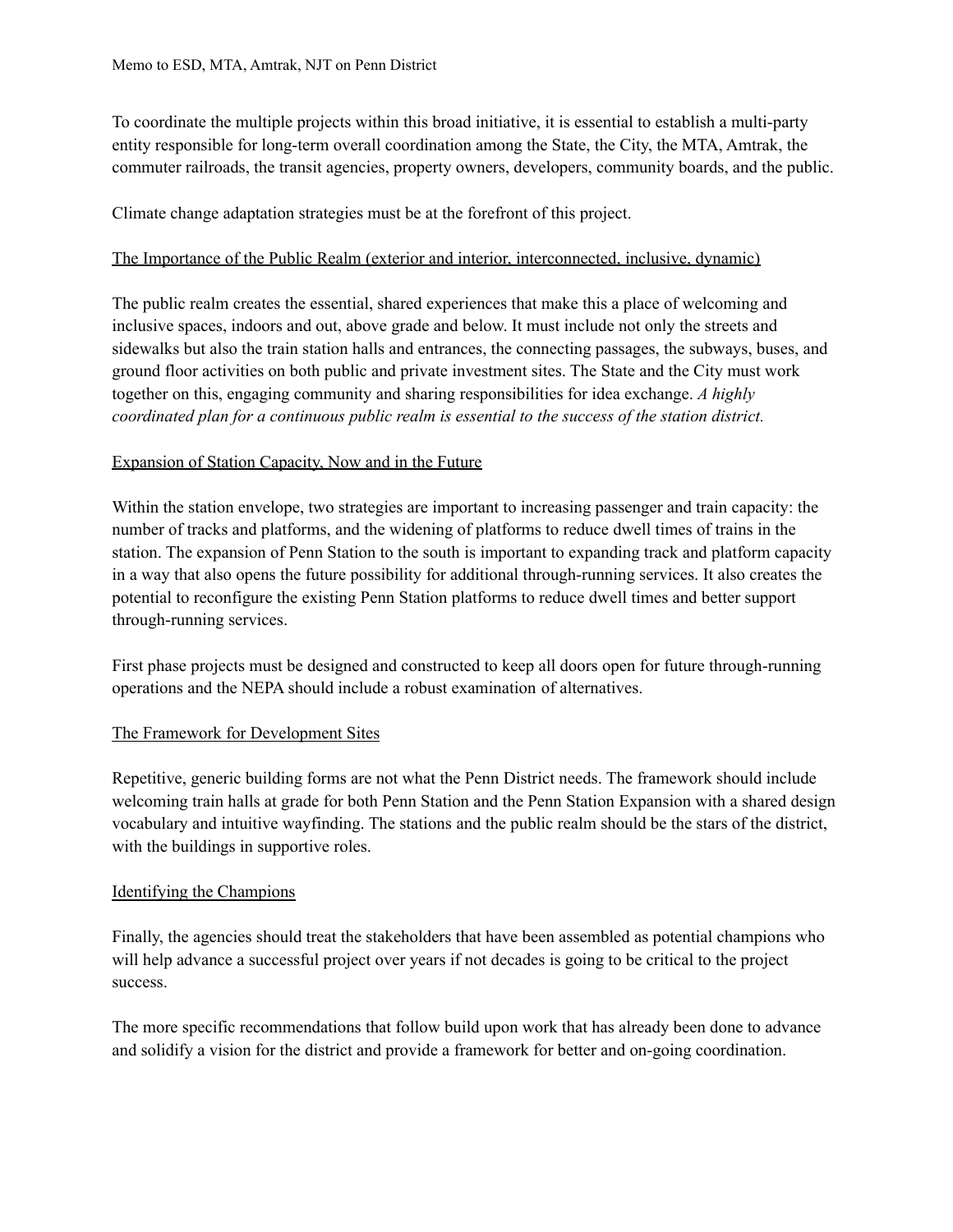This working group of the Community Advisory Committee was formed because decisions about the future of the district were being made too quickly and without the valuable input offered by a range of stakeholders that know the district well and have concerns about the proposed General Project Plan (GPP) put forward by Empire State Development (ESD). There also has been limited information provided to the community about the Gateway project and its relationship to the surrounding neighborhood as well as the work being led by the MTA around the existing Penn Station as part of the MTA Master Plan for the station.

This group has met over the course of the last three months to try to solidify a vision for the area and encourage coordination across the myriad entities involved to ensure that a more people-centered vision is implemented faithfully.

The district has tremendous assets and significant challenges which we have discussed at length in our meetings. Arguably its greatest challenge is the jurisdictional complexity. Achieving a shared vision, a set of goals and principles, and an implementation strategy among many stakeholders is understandably difficult.

We recognize we have a rare and fragile window of opportunity due to the federal infrastructure application timeline that would be tragic to miss.

Our biggest concern is the lack of an overarching and cohesive vision with shared goals and principles. We are also concerned that lack of coordination among the projects will perpetuate a disjointed place: private sector actors will make investment decisions based on an underlying market rationale and the individual railroads will continue to make specific interventions to meet their own customers' needs. Without strong vision, leadership, and focus, the district will continue to fail as a cohesive neighborhood and transit center.

We thank the ESD team and their consultants who organized this 12- week engagement with dedication and professionalism. We thank the representatives of the various agencies (Amtrak, MTA, New Jersey Transit) who shared their work to date and we hope the state and federal agencies coordinate closely with city agencies -- in particular NYC DOT and NYC DCP -- as the plan moves toward implementation.

The working group looks forward to reviewing the next iteration of a plan that **i**ncorporates this report's recommendations and continuing to work with the relevant agencies to address these on-going concerns.

# **EXECUTIVE SUMMARY**

# ● **Governance/Engagement:**

- Create a masterplan: (GPP, Penn Reconstruction, Penn Expansion, Macy's project, subway improvements) and a project director who leads and coordinates.
- Community Involvement and ULURP "Steps": Continuation of the CAC WG with regular meetings to update the public and agency coordination on the plans, timeline, Penn, Penn Expansion and Gateway. Ideally, the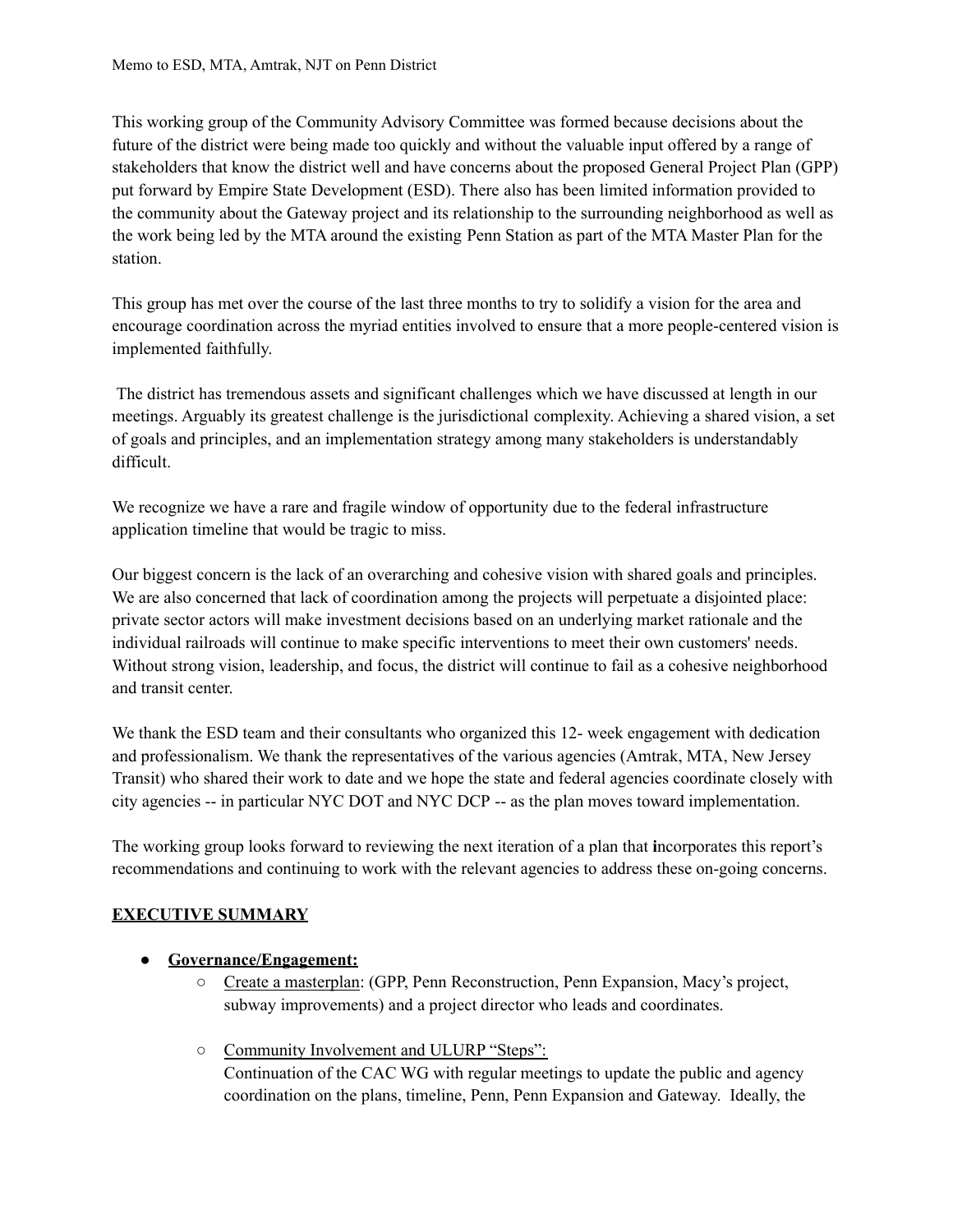ULURP process should be followed and we ask that ESD incorporate the ULURP steps into its planning and approval process.

# ● **Transportation**:

The plans should focus on improving access from the Seventh and Eighth Avenues entrances and connections to an improved public realm, as well as untangling transit entrances from entrances to office buildings and MSG egress. It must also not reinforce midblock entrances for a station as busy as Penn Station. We need a transportation strategy that would:

- $\circ$  Guarantee the provision for future through running on as many tracks as technically feasible, and do so as quickly as possible.
- $\circ$  Study all possible options, including a deeper new station, to avoid demolishing the southern blocks.
- Provide a significant train hall at grade if there is a Block 780 expansion on the avenue frontage and a significantly improved entrance on Seventh and Eighth Avenues for existing Penn.
- Significant expansion of mobility modes including walking, bike share, bike parking, on demand rides, and taxis and signage.

# ● **Public Realm & Surface Transportation:**

Plan holistically for the future, and create an integrated framework linking all public areas, including Seventh, Eighth, and Ninth Avenues, as well as a new Greeley/Herald Square to define a coherent, attractive district at, above and below ground. Establish a task force and consider organizing an international competition to elicit best practices.

- Create a Penn neighborhood approach including the closure of West 31st between Seventh & Eighth Avenues and as far east as Sixth Avenue.
- Include at grade passageways in buildings' lobbies.
- Eliminate all Madison Square Garden operations in the public right of way.

# ● **Human Assets:**

Make every effort possible to avoid demolishing Block 780, and the adjacent sites. Provide on site relocation at the same affordability level for permanent housing, commercial units, and local retail; provide for on site relocation and growth of critical social services. This may require building a residential tower first.

# ● **2 Penn & Madison Square Garden**

- Create clearer hierarchy for circulation emphasizing public transit entrance first and disentangling transit entrances from private building access.
- Create a new Penn Station entrance at the current 2 Penn site fronting on Seventh Avenue.
- $\circ$  The best solution for the district is to move MSG, if that cannot be accomplished as a part of this process then we need to make sure it's a good neighbor and pays its fair share in taxes and improves the streetscape around the train station.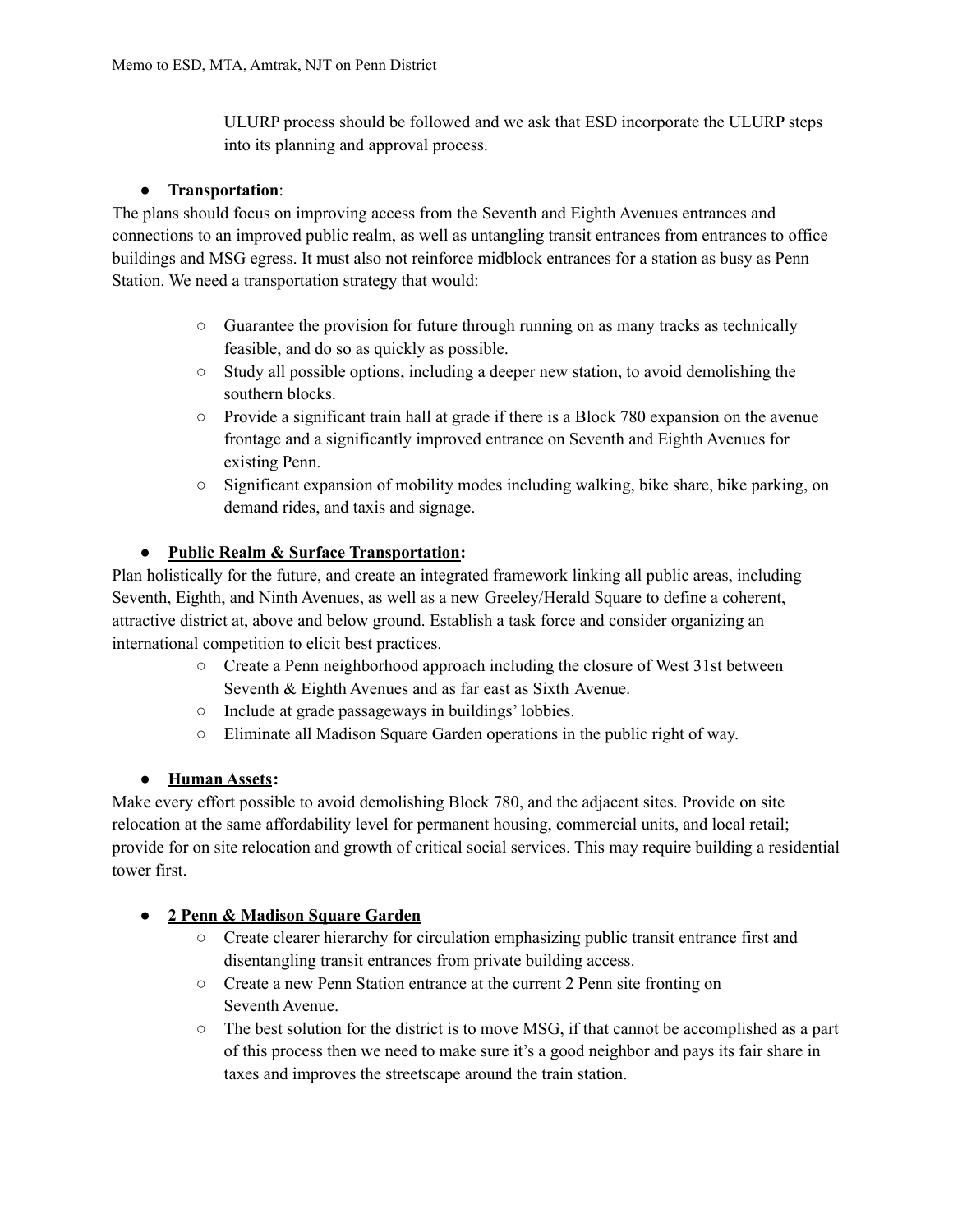# ● **Development Framework:**

- Decisions about density and FAR should be driven by urban design considerations: lines of sight and shadows on the north and transition context and shadows on the south and a relationship with a public realm plan.
- Provide view corridors to the Empire State Building.
- Significant affordable residential development should be a part of the plan on more than one site, open to exploring more than 12 FAR of residential if it includes a substantial affordable housing component.
- Include ground level controls derived from the public realm plan and community facility spaces which address broader policy/community gaps.
- 2 Penn needs to be looked at more carefully as an opportunity to build a new entrance to a reimagined Penn as part of the Master Plan.
- $\circ$  Block 780 & 754 density need to be reduced with 780 prioritized with a train hall and transit entrances without commercial lobbies on the avenue.

# **Financing:**

- Include revenue streams beyond PILOTs as to bond against.
- Ensure that MSG is paying all property taxes based on the market value.
- Ensure that, at minimum, any PILOT structure preserves the existing city tax revenue in this district.
- $\circ$  Allocating a portion of the federal, state and local funding to design and build the public realm based on similar projects will need significant resources, Times Square rehab alone was approximately 50MM.
- Price PILOTS based on projected market value subject to annual market adjustments.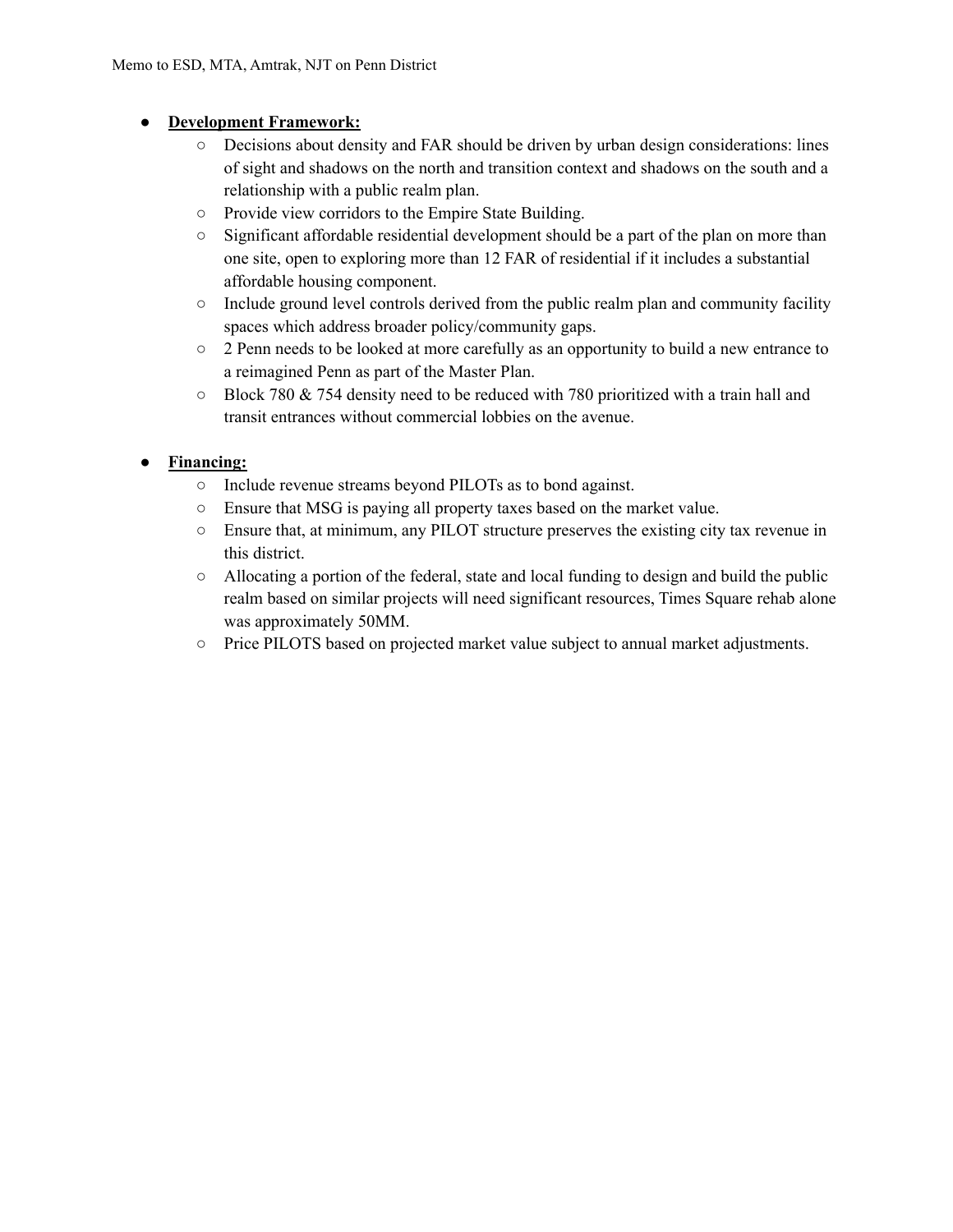#### **DETAILED RECOMMENDATIONS**

#### **Governance/Engagement:**

On-going plain language communication with community stakeholders on the project elements is needed until project completion.

On these items in particular agencies need a structure for on-going engagement through implementation

1) Create a masterplan: (GPP, Penn Reconstruction, Penn Expansion, Macy's ULURP, subway improvements) with US DOT, AMTRAK, MTA, NJT, NYC DOT as co-leads. A simultaneous multi-layered environmental review would make sense (NEPA, GPP, ULURP).

2) Project management: There should be a project director who leads the implementation of an overall integrated plan and coordinates all agencies and developers involved, as was done for the rebuilding of Lower Manhattan and the World Trade Center (the Lower Manhattan Development Corporation) or the Hudson Yards Development Corporation with consolidated operation for the station once the improvements are complete.

3) Community Involvement: Continuation of the CAC WG with regular meetings to update the public and agency coordination are critical on the plans, timeline, Penn, Penn Expansion and Gateway focused on these topics in particular:

- a) Public Realm: NYC DOT, ESD, MTA, Amtrak regular updates need to be provided. This is particularly urgent and needs to be fleshed out with funding in place. Establish a task force with NYC DOT, streetscape experts, elected officials and the community to create a public realm plan based on accurate projection of pedestrian flows that incorporate not only commuters using Penn Station/Moynihan, but also office workers and local residents who walk in the neighborhood, attendees at MSG events and other special events. Consider organizing an international competition to elicit best practices.
- a) Existing Penn Station: The CACWG lacks sufficient insight into the Penn Station Master Plan process. The MTA as design lead, and Amtrak real estate and operations need to coordinate updates as the project moves forward.
- b) Gateway: Amtrak, US DOT (other fed agencies), NJT, MTA, and ESD need to coordinate updates on condemnation of 780. We need clarity on who will own the new station or if a new entity will be formed that operates all the stations since they will be operated as one (like PANYNJ).
- c) GPP/New Development: ESD + Amtrak on block 780, DCP secondary, Vornado on particular sites need to coordinate updates Given the limited understanding of the particular development proposals today, it's important that there be a design review for each building that involves community input.

4) Additional Public Review: Ideally, the ULURP process should be followed to ensure that all who will use the updated Penn, and those who live and work around Penn can help shape the future of this once in a generation public transportation development opportunity through a fair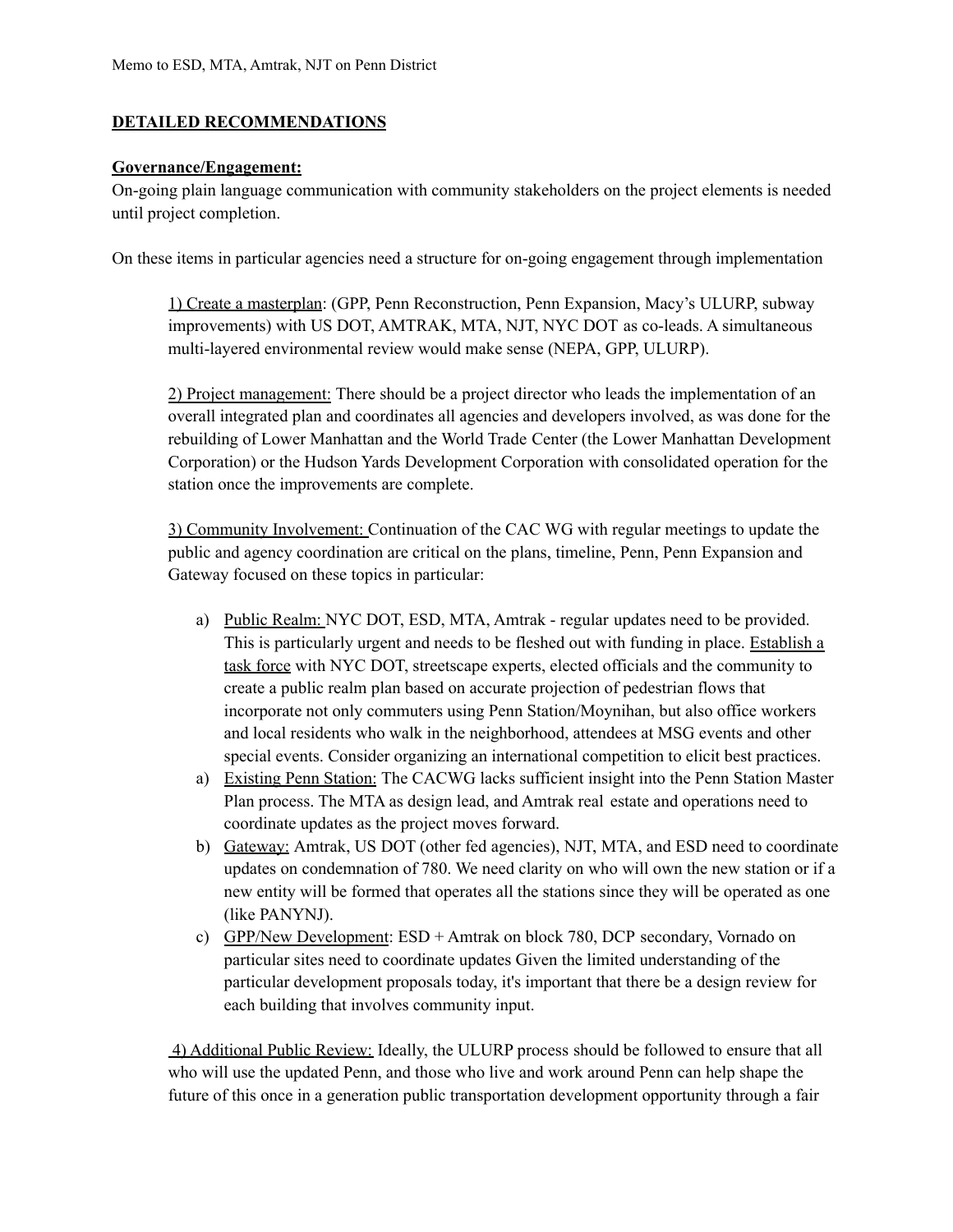and transparent process. In particular, Community Boards deserve a reasonable and defined period of time to review the project, hold public hearings and shape a formal response. Given the project's impact on city land use, revenue and services, the New York City Council should also be provided an opportunity to vote on the project.

#### **Transportation**

5) Long-term investment in our transportation network is essential -- expanding trans Hudson capacity in particular -- but it needs to also improve the experience below grade, at grade, and above grade.

6) At grade public realm improvements need to be prioritized over below grade concourses. Below grade concourses will be much more expensive and limited public funding should prioritize the experience of all users -- commuters, residents -- not just those using the transit network.

7) Transit agencies need to coordinate on integrating ticketing systems and wayfinding inside and outside to create a signage scheme that is uniform and more coherent.

8) Platform size and safety are concerns that the plan for Penn Reconstruction does not address, but by leaving MSG and 2 Penn in place, it enshrines the limitations of the current platforms and the support columns for another generation.

9) Platform size and safety are concerns that the plan for Penn Reconstruction does not address, but by leaving MSG and 2 Penn in place, it enshrines the limitations of the current platforms and the support columns for another generation.

10) Long term investments should be based on modern technologies which provide the most flexibility for the future even if it means redesigning switches.

- a) All new tracks and platforms in an expanded Penn Station should be "through running capable."
- b) The Gateway project should be amended to include phases to connect to the east side and further.
- c) A plan for these new phases should be developed as part of this project to make them shovel ready for the next cycle of funding.

11) A new Penn expansion on Block 780, if that is the preferred alternative, needs to have a significant transit hall component at grade, similar to Moynihan Hall, that greets commuters and New Yorkers and helps in wayfinding and managing congestion. A design competition should be initiated to design this new hall. Portions of the block could still accommodate development. Given the challenges of finding the existing Penn entrances, new entrances to a Penn expansion need to be gracious and avenue facing, not oriented around the midblock. The current proposal focuses on a midblock entrance strategy reinforcing prior mistakes, namely prioritizing private building entrances at the expense of public transit entrances.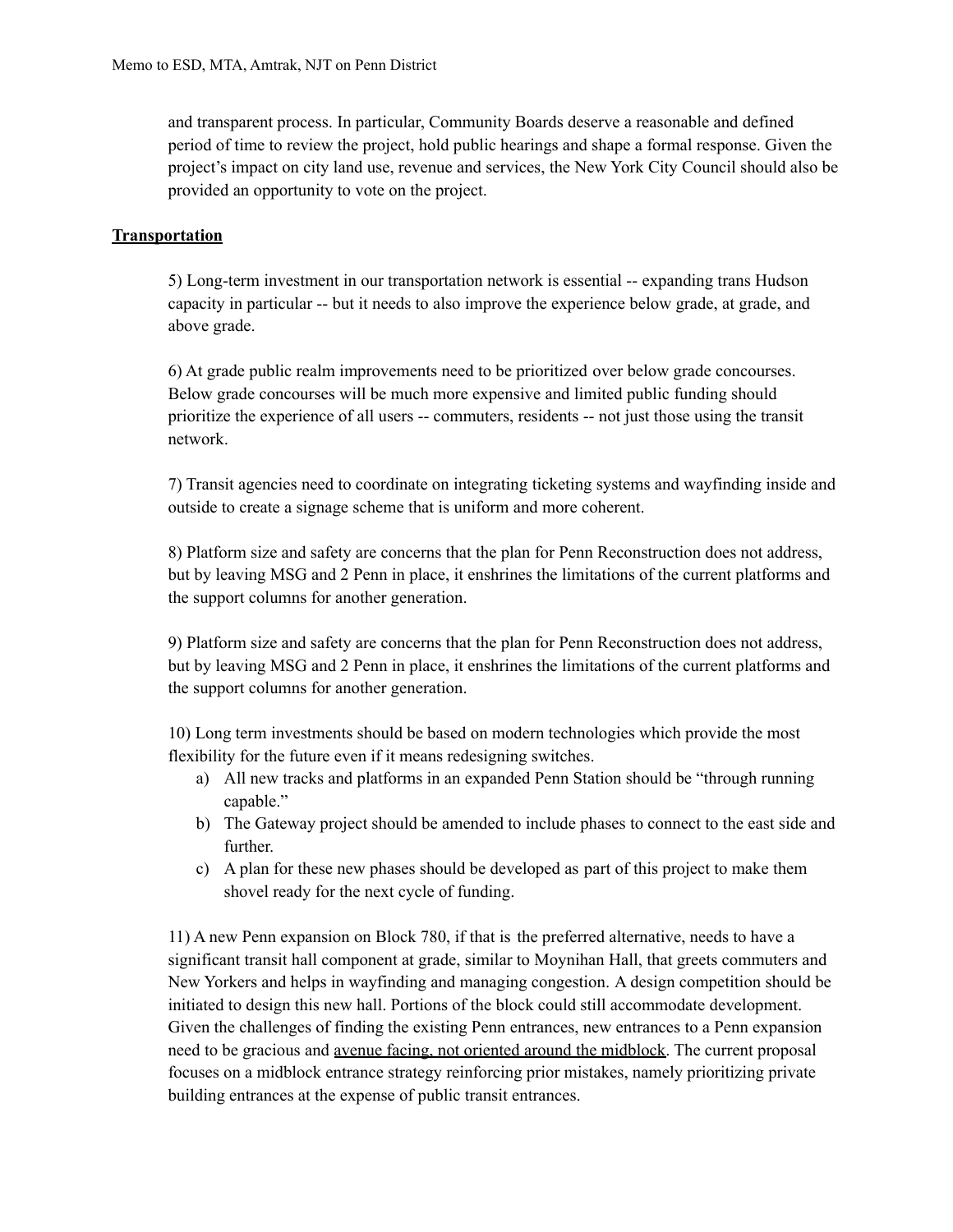12) In case the development does not take place as planned, a Plan B should be developed to identify what entity will create the new entrances and require easements in current buildings if the new buildings are not built.

13) Existing Penn needs to be improved with an emphasis on a clear street level presence including a significant new entrance at Seventh Avenue and one on Eighth Avenue. It would be very welcome to reuse the original Penn Station to the extent possible in the new design.

14) Underground corridors should be calibrated based on future subway commuter increases. An origin-destination study by railroad and subway line is critical to identify locations of corridors and entrances and trade offs in station flexibility should be evaluated. The new station siting would also affect those decisions.

15) Connect the new station to the ACE lines. Connect old and new stations with Moynihan Hall.

16) A bus corridor on 34th Street, modeled on the success of 14th Street or an even more ambitious proposal to focus on public transit instead of private automobiles should be part of the plan.

17) The MTA has done a lot of design work to identify improvements to Penn and the subway network. Many of these improvements (e.g., 33rd St.and a new entrance for NJT at 31st St.) are very useful but there is a concern that they are not being integrated into a strategy for the district that harmonizes and simplifies wayfinding.

18) Test public realm plans to insure the maximum amount of thermal comfort throughout the year.

19) The WG expressed a preference for the one concourse design approach over two concourses because of better sight lines and simplified wayfinding within Penn Station if that option is determined to be feasible.

20) Through-running for *existing* Penn Station should be one of the alternatives analyzed in the NEPA process. Note: through-running is a strategy that should be included in each of the alternatives (except "no change"). It is an essential element for *Penn Expansion*.

### **Public Realm**

21) Public realm improvements, particularly to the streetscape, should be frontloaded as part of the totality of Penn projects. The community, commuters and other users of the area should not have to wait a decade or more to see improvements to the pedestrian experience, transportation network or open space. A direct source of funding, public planning and engagement process, and an action plan should be put in place immediately. The study area for a public realm plan should be from Herald & Greeley Squares to Ninth Avenue from West 30th to West 35th Streets.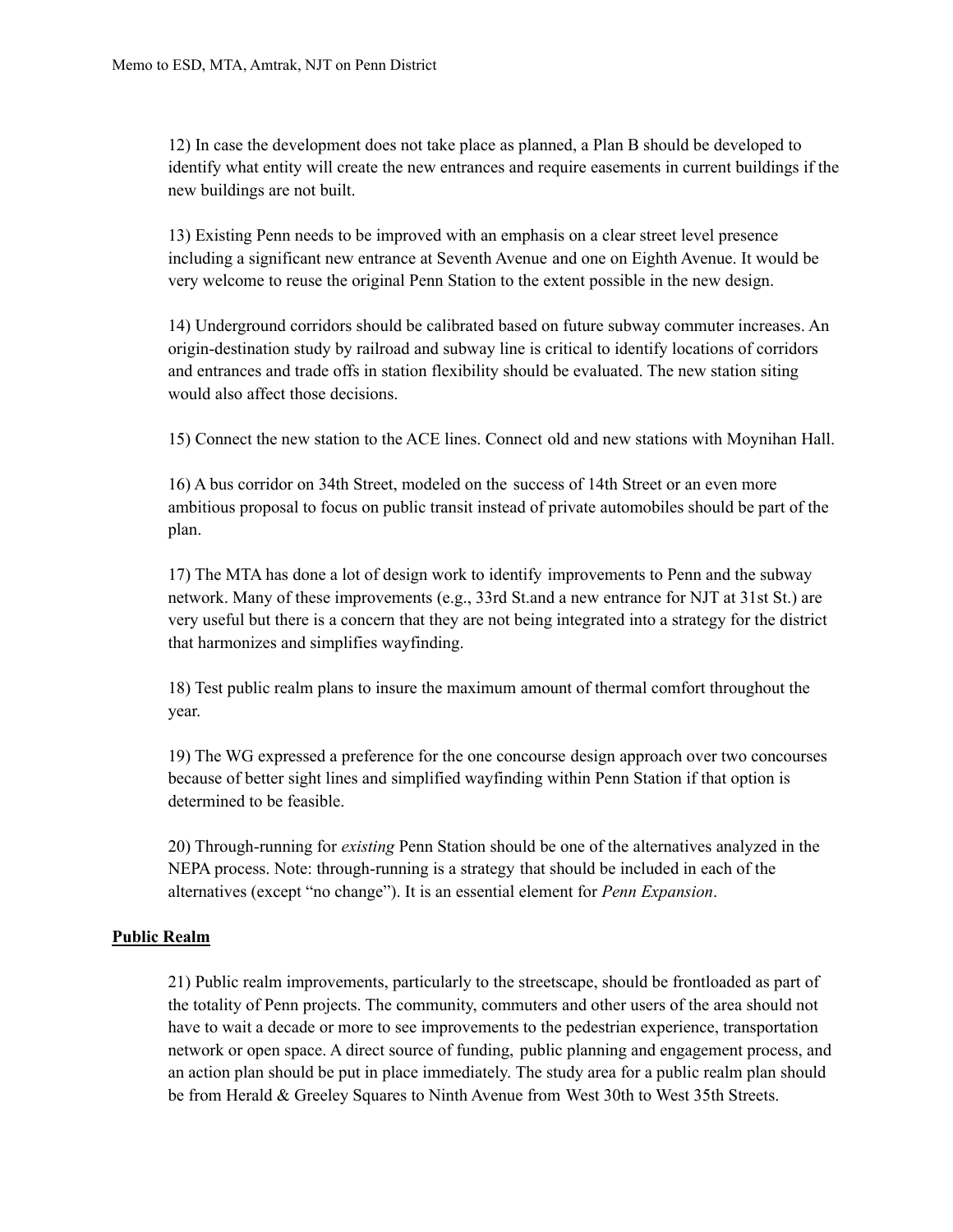22) Corrections to current problems must proceed but cannot be considered sufficient to mitigate the vast number of new pedestrians; there are many shorter term improvements which are needed today and should not wait for new development to manage the congestion of the area. Design of the public realm should consider noise, wind, sunlight, and thermal comfort to ensure desirable and inviting spaces. Levels of service at all key intersections need to be *improved* as a result of this project. NYC DOT should convene stakeholders to advance an immediate Penn District public realm strategy.

23) Sidewalk widening to absorb railroad commuter growth cannot be exclusively dependent on the construction of buildings since the construction of such buildings is not guaranteed. NYC DOT must be in partnership with ESD to accomplish this goal.

24) The CAC WG needs to see data on pedestrian flows, volumes, and distribution to better understand if the proposed public realm and public transit improvements will be sufficient to handle projected volume increases in the near and far future. The various agencies need to show data on how commuters will travel from Penn Station by subway, walking, cycling, and bus and what conflicts may arise from the multi-modal nature of commuter travel. Current assumptions based on the past volumes and distribution of commuters are questionable and could have major negative impacts on the decisions made. Pedestrian projections should include special events and the impact of MSG on flow.

25) Significant investment in the public realm, the streets, and open space is essential and needs to be simultaneous or before any new buildings and new transit investments in timeline. Funding needs to be secured as a part of the GPP process to implement a public realm plan. Potential sources of funding include use of development rights, MTA capital funding, and Gateway project funding. A design competition should be initiated to create a grand civic space including green space that unifies the open space strategy, instead of a piecemeal and marginal approach: Eighth Ave., Seventh Ave., East/West 33rd St , 32nd and 31st Street closures, and the new Herald Square. The design should be based on a good understanding of the future flows from Seventh and Eighth Avenue.

26) If MSG remains, trucks should enter & exit on to West 33rd Street to allow West 31st Street to be converted to an open space. Eighth Avenue must become a pedestrian corridor and accommodate buses as well. Eliminate all Madison Square Garden operations in the public right of way, including guest queuing, production needs, and truck loading/unloading

27) Herald Square needs to be a public realm focus with a unified public space created from 32nd Street to 35th Street and funded through this process given that the GPP goes as far east as Herald Square.

28) Seventh and Eighth Avenues should be part of the public realm as essential gateways to the station. Seventh Ave, Eighth Ave and a new Greeley/Herald Square should be included as part of the plan.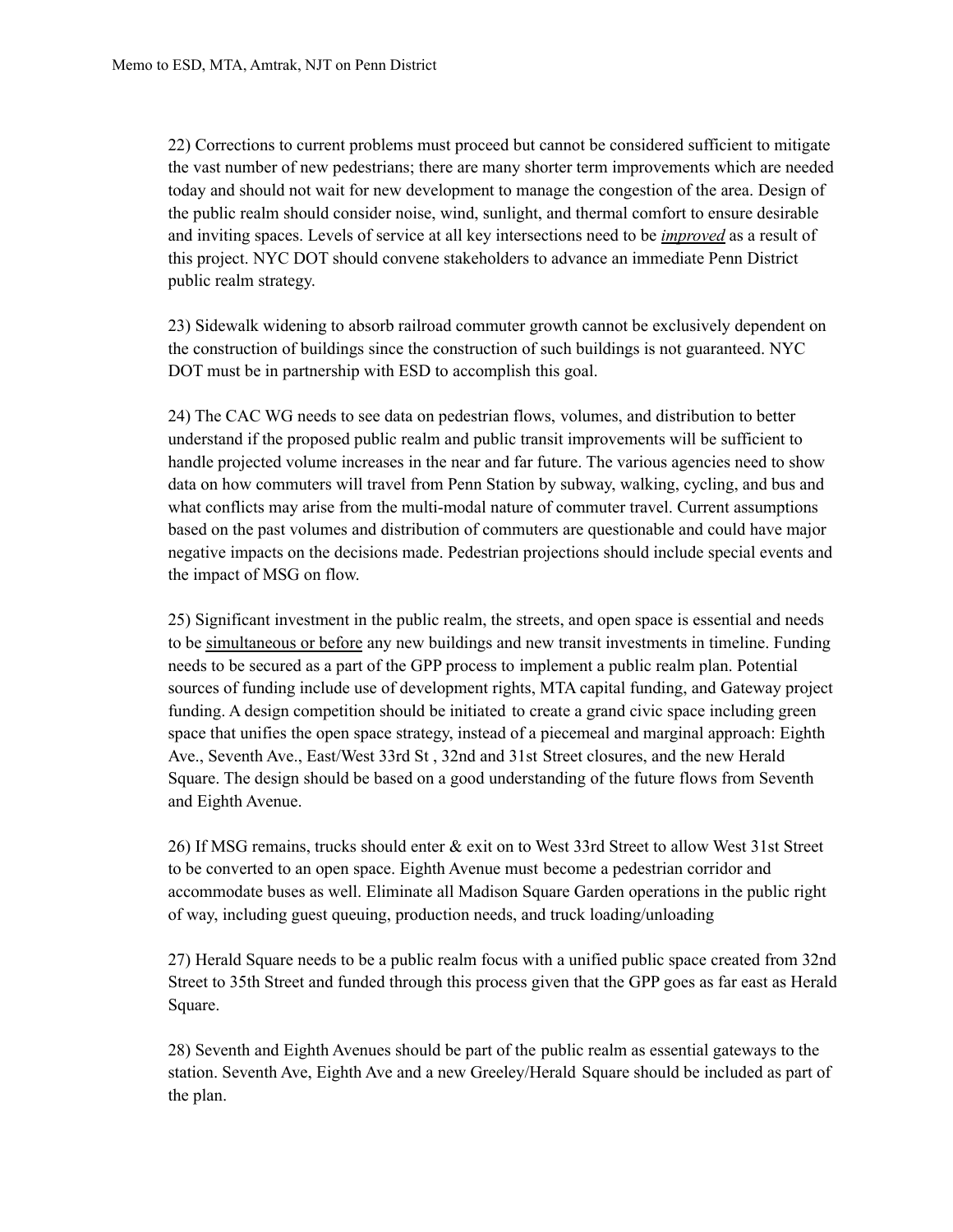29) Establish a structure modeled after the East midtown rezoning, with funding from the project and monthly reviews of project with community representatives, NYC DOT, ESD with an independant design firm, MTA, Amtrak and Vornado as secondary. This is particularly urgent as this aspect is not as well studied as the other elements of the project.

30) Significantly increase parks and open space within the area appropriate to the number of users (current plan decreases net sq/ft of open space while increasing number of users)

### **Human Assets:**

31) Offer on-site relocation at the same or greater affordability level that tenants currently have on a permanent basis, and ensure a net expansion of rent stabilized units for the project. Protections for tenants should be consistent with the New York State Multiple Dwelling Law, Emergency Tenant Protection Act, and Housing Stability and Tenant Protection Act, including provisions regarding mandatory relocation.

32) Consider requiring the building of a residential tower first to address the above.

33) Offer relocation within the new towers for existing small businesses, stores and nonprofits, of similar size to current locations, at current rent levels, as well as identify temporary spaces during the construction period. It is important we retain the 10,000 jobs attached to these spaces that contribute to the vibrancy of this area.

34) Should the Penn Expansion be selected, determine the Project Lead based on which entity conducting condemnation (MTA, AMTRAK, FRA) has the least detrimental condemnation laws.

35) Current social service providers should be offered relocation. The drop-in center should be expanded and enhanced, and provider capacity should be at least doubled in the immediate area to accommodate the expected increase in users. Services should be accommodated within the GPP district, including in the station, uninterrupted throughout the construction phase.

36) Any open space design and operations should recognize the concerns of the homeless, and should offer solutions with dignity and respect.

### **2 Penn & MSG**

37) MSG and 2 Penn. These two sites offer the greatest opportunity for transforming the experience of the existing Penn Station. Understanding the challenges, MSG moving is in the long term best interests of NYC and not only would it allow for a transformed station entrance but will also remove the use conflicts that exist today between MSG and the surrounding area. Similarly, replacing 2 Penn with either a train hall on Seventh Avenue or a station with development above could be transformative and needs to be looked at much more carefully as part of the redevelopment of this area. Redeveloping the surface level of Penn Station, including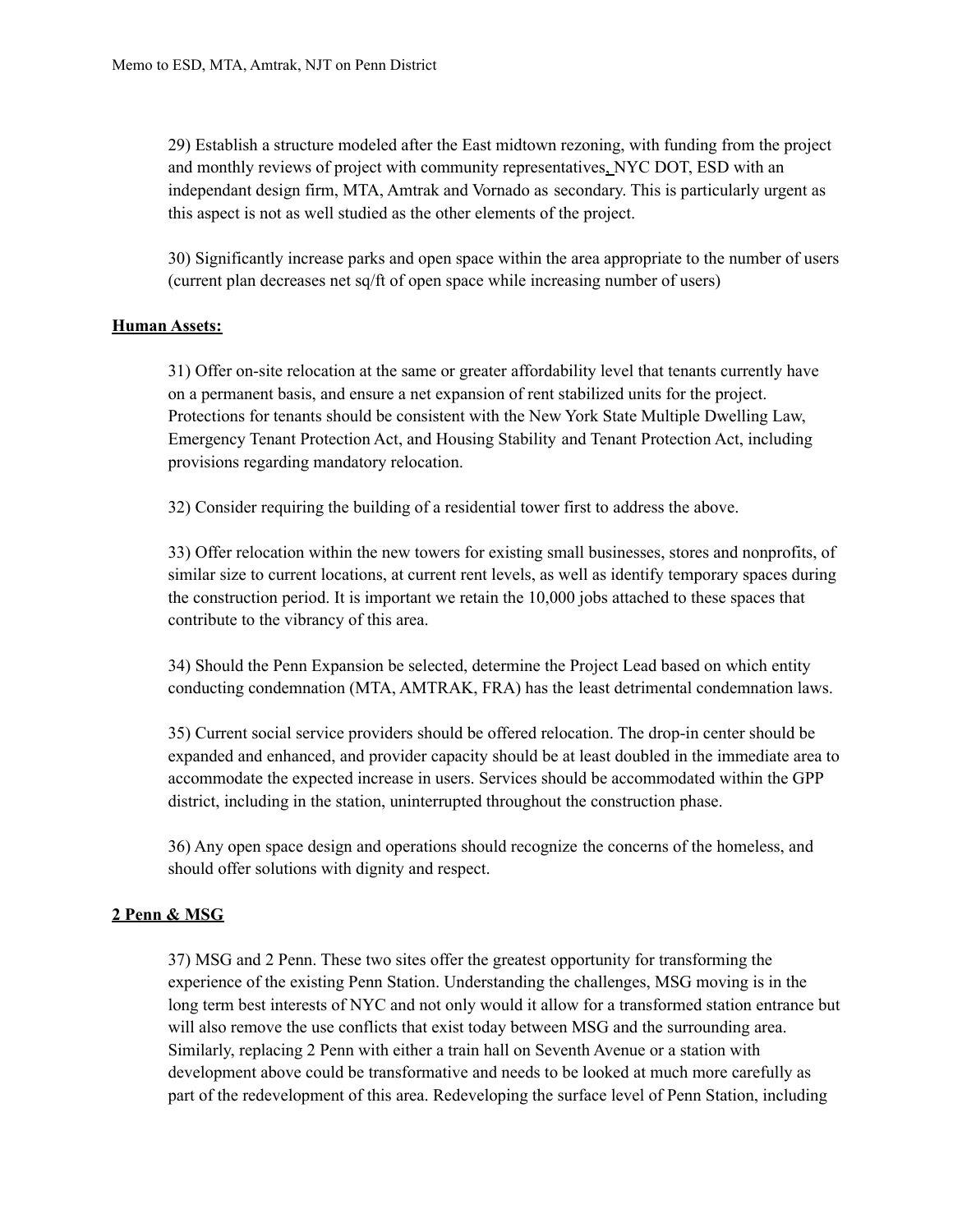both MSG and 2 Penn, would allow this superblock to host a train hall appropriate to Penn Station's use and importance in our national transportation network, and allow Block 780, should it be selected as the preferred alternative for expansion, to be focused on revenue generating uses.

38) If MSG cannot be moved it needs to become a much better neighbor in the area including the following improvements:

- a) Shifting entrance to Eighth Avenue to free up Seventh Avenue for Penn Station,
- b) Improving the transit entrances at the corners widening, new signage
- c) Moving loading underneath the Garden as was proposed in one of the Penn Options MTA is exploring, instead of using public space
- d) Paying property taxes (or PILOTs)
- e) Improving the limited public space around the arena, and if possible the arena facade.and
- f) Broadcasting without use of the public right of way.
- g) If MSG does not accommodate loading and broadcasting inside its facility, the cost for commercial vehicle use of public curb space or off-street right of way immediately adjacent to MSG should be prohibitively expensive. New York City should establish a fee per truck per hour.
- 39) Accommodating MSG loading below grade and off street is a big priority if that is possible.

40) MSG's tax abatement needs to be eliminated to unlock over \$50MM per year (based on recent IBO estimates) in property taxes in order to help finance improvements to the district as part of a PILOT district. Use of the foregone property tax revenue could back bonds to support hundreds of millions of dollars in transit investment.

MSG should also be required to mitigate or pay for their privatization of the public space: truck circulation and turn around, build a broadcast center to remove TV trucks, separating entrances on Seventh Avenue, recladding the building.

### **Development Framework**

41) Development around the most important transit hub in NYC is wholly appropriate but needs to facilitate significant improvements in the surrounding neighborhood and needs to be of an exceedingly high design quality, environmental performance, and include community serving uses (not just commercial/retail).

42) Assess existing view corridors of the Empire State Building. Lines of sight to the Empire State buildings must be protected from W34th, W33rd, Manhattan West as well as other viewpoints, with strategic building setbacks to create as much openness as possible. Protect view corridors in design guidelines by massing the buildings away from view corridor encroachment.

43) Two Penn needs to be looked at much more carefully as a potential development site with a dramatically improved entrance into Penn Station.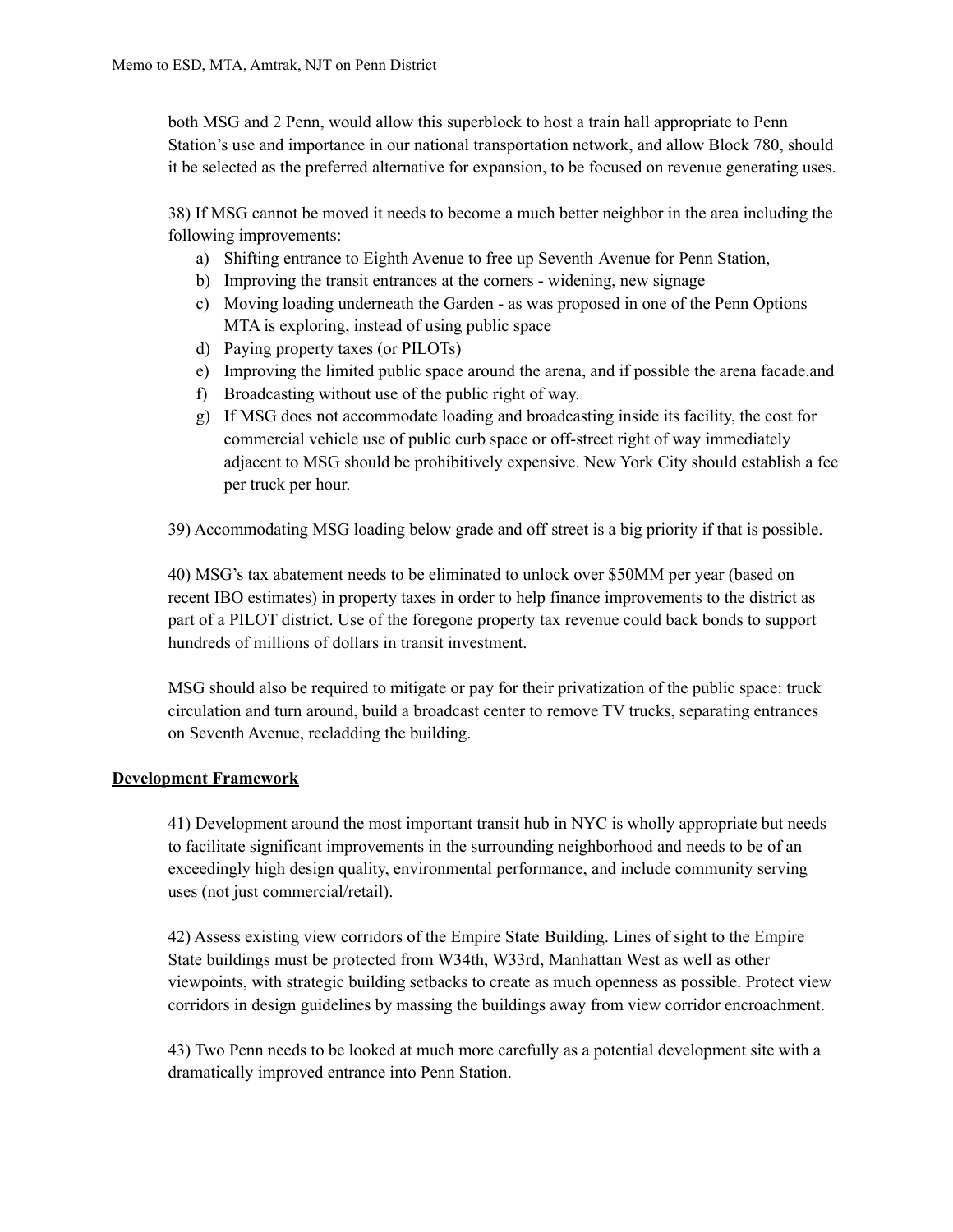44) The proposed FARs on Block 754 and 780 need to be reduced to reflect the transition from Midtown to Chelsea to the south. Their maximum height should be limited to address the significant adverse shadow impact on Chelsea Park, Penn Expansion, Moynihan and the stairs to the Post office. Block 754 should be residential without a hotel.

45) Affordable housing should be a key goal of the development framework. ESD should work with stakeholders to explore and evaluate the possibility of seeking legislation that would create an exception from the Multiple Dwelling Law's 12 FAR limit on residential density for the Penn District, so long as doing so ensures a substantial affordable housing component.

46) At bare minimum there should be a community facility requirement for the development on Block 780 so that when that site is ready to be redeveloped, the community can prioritize use: social service or educational or performing arts. An expanded drop in center facility should be relocated in the first tower built to avoid any interruption of service.

47) The height & setback proposal developed in East Midtown offers a less radical departure from the NYC zoning framework for protecting light and air. A 200' base height is too tall and threatens to block too much daylight to the sidewalk. Building base heights should be commensurate with Moynihan Station and shadow impacts from any new buildings must be minimized/eliminated on any sun sensitive resource especially the Moynihan Hall.

48) Each building should be required to provide accessible public passageways (similar to Rockefeller center and Wall Street) that would be an amenity in bad weather and alleviate the congestion on the sidewalks. These should not be publicly funded.

49) Large and blockfront lobbies are not appropriate as they create a blank and uninviting streetscape/pedestrian experience and should be limited by the design controls.

50) Retail controls need to ensure a mix of retail to include smaller, more neighborhood serving retail, with limits on individual square footage to avoid "big-box" retailers and limits on franchises/chains.

51) ESD needs to require developers to formally seek feedback from the Community Boards and elected officials as each site comes forward so there is an on-going design review process for buildings which will be built over two decades.

52) ESD has indicated a net zero emission requirement for new buildings which needs to be included in any RFPs/design controls.

53) Off-street parking should not be allowed and limited even beyond what zoning allows as a part of any developments in the GPP. Curb cuts from parking threaten to undermine any public realm strategy with vehicles driving across sidewalks and given the unparalleled transit access private vehicle parking should be very limited.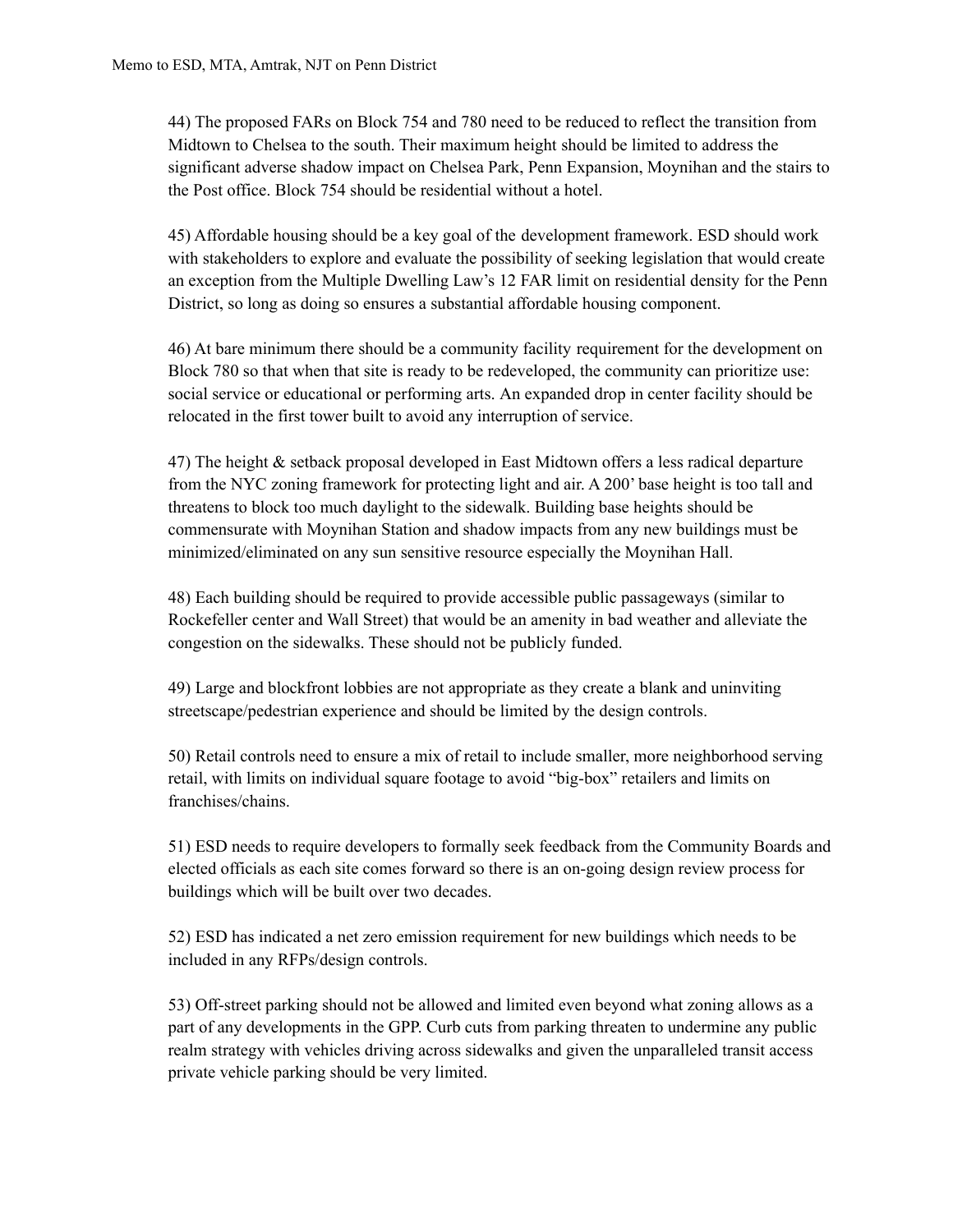54) The Macy's project should be analyzed as part of the FEIS for the GPP to ensure that we understand the density related impacts of the Macy's project in conjunction with the growth associated with the General Project Plan.

55) If any privately owned public space (POPS) is removed as part of the proposal, it needs to be replaced, in full, on site. No site cannot be allowed to retain density allowed through a bonus for providing public space that no longer exists.

56) Do not permit a private sky bridge connecting One Penn to Two Penn over West 33rd Street. If a public structure is needed to improve circulation, it should be a part of the public realm study and presented in more detail.

57) Preserve historic resources by incorporating them into the new design to the greatest extent possible. Specifically, the Penn Station Service Building (Powerhouse), St John the Baptist Roman Catholic Church, Hotel Pennsylvania, Gimbels Bridge.

# **Financing**

58) The funding gap shouldn't be driving the scale of development. The FARs should be established based on an urban design and planning framework, not on maximizing revenues to the project.

59) The project financing needs to include elements beyond PILOTs and sale of development rights mechanisms and NY State should be exploring increasing the gas tax which New Jersey is looking at to help fund its share of the Gateway project. Depending on development to underwrite the bonds cannot be the only financing mechanism.

60) A PILOT district should at bare minimum not decrease the level of City tax revenues adjusted for inflation and any new cost of services as a result of the new growth. We cannot compromise the City's tax base to advance this project.

61) To address financing and funding weakness, developers should be required to purchase and pay for the air rights upfront. This source of revenue would be dedicated to seeding a public realm fund and repaying the bond holders in the earlier years, therefore helping to close the timing gap and front loading public benefits. New York State needs to ensure that TDR pricing is reflective of market value at the time of sale and there is a transparent process to ensure that the public understands the rationale for valuation of the TDR and has an opportunity to provide feedback on that valuation.

62) Any sale/lease back agreement between a developer and New York State should include a provision that would provide surety on when development would be completed, and payment of PILOTs would begin. New York State needs to identify an alternative method of repaying these bonds, if the property owners do not develop the towers by 2028 and 2038 that does not place taxpayers on the hook for upgrading the rating of the bonds or paying the bond payments. The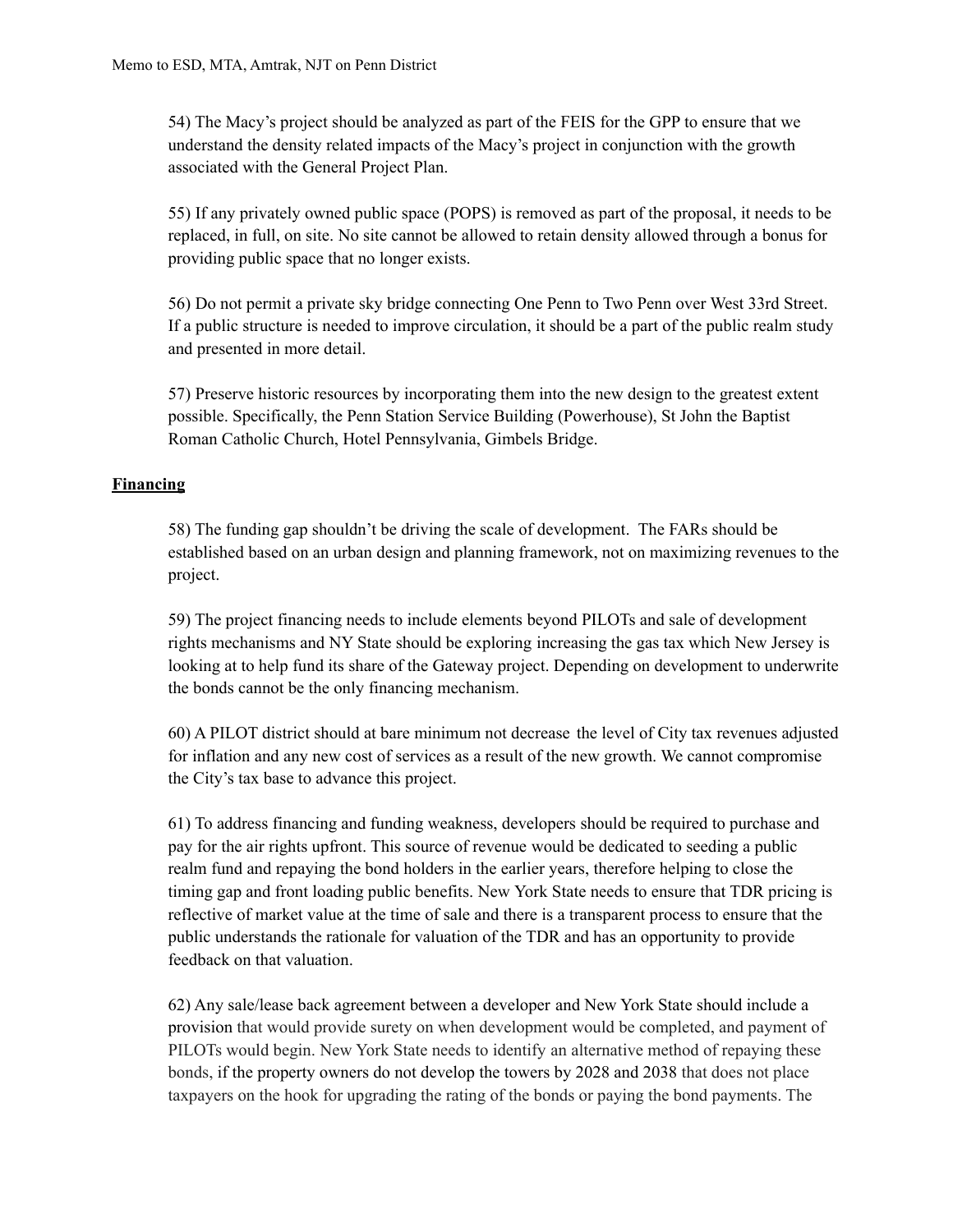example of New York City further subsidizing bond payments through Interest Support Payments years after a deal was created to meet the shortfall of Hudson Yards financing is instructive and of concern. Some possible pathways to meet this likely need are having the developers pay to upgrade the bond rating at the time of issuance,compensating the State for the loss or delay of PILOT revenue, or mandating that PILOTs start on a date certain, such as 2024, regardless of development progress.

### **Environment**

63) Construction Noise must be mitigated (currently it is not). Generally, there is a concern about the number of unmitigated impacts in the DEIS and these need to be addressed in a more careful and serious way. Community representatives need to be included in the planning, scheduling, scoping, and execution of any and all construction/development to ensure clear communication and managing quality of life impacts to the existing residents.

64) Net zero requirements for buildings should exclude the possibility of purchasing carbon off-sets.

### **Workforce Participation**

65) Include a provision to explore local hire agreements during construction in partnership with the Local Building Trades and Employer Association. ESD will work towards an agreement with trade unions to establish and fund a pre-apprenticeship program that links economically disadvantaged New Yorkers to union careers in the construction trades. All work should be covered by a Project Labor Agreement.

66) As the Penn Station rebuild and expansion nears completion, a local hiring office should be opened in the vicinity to connect local community members with jobs in the new station as well as in surrounding development sites. This office would collaborate with Community Based Organizations to assist with outreach to economically disadvantaged job seekers and/or communities.